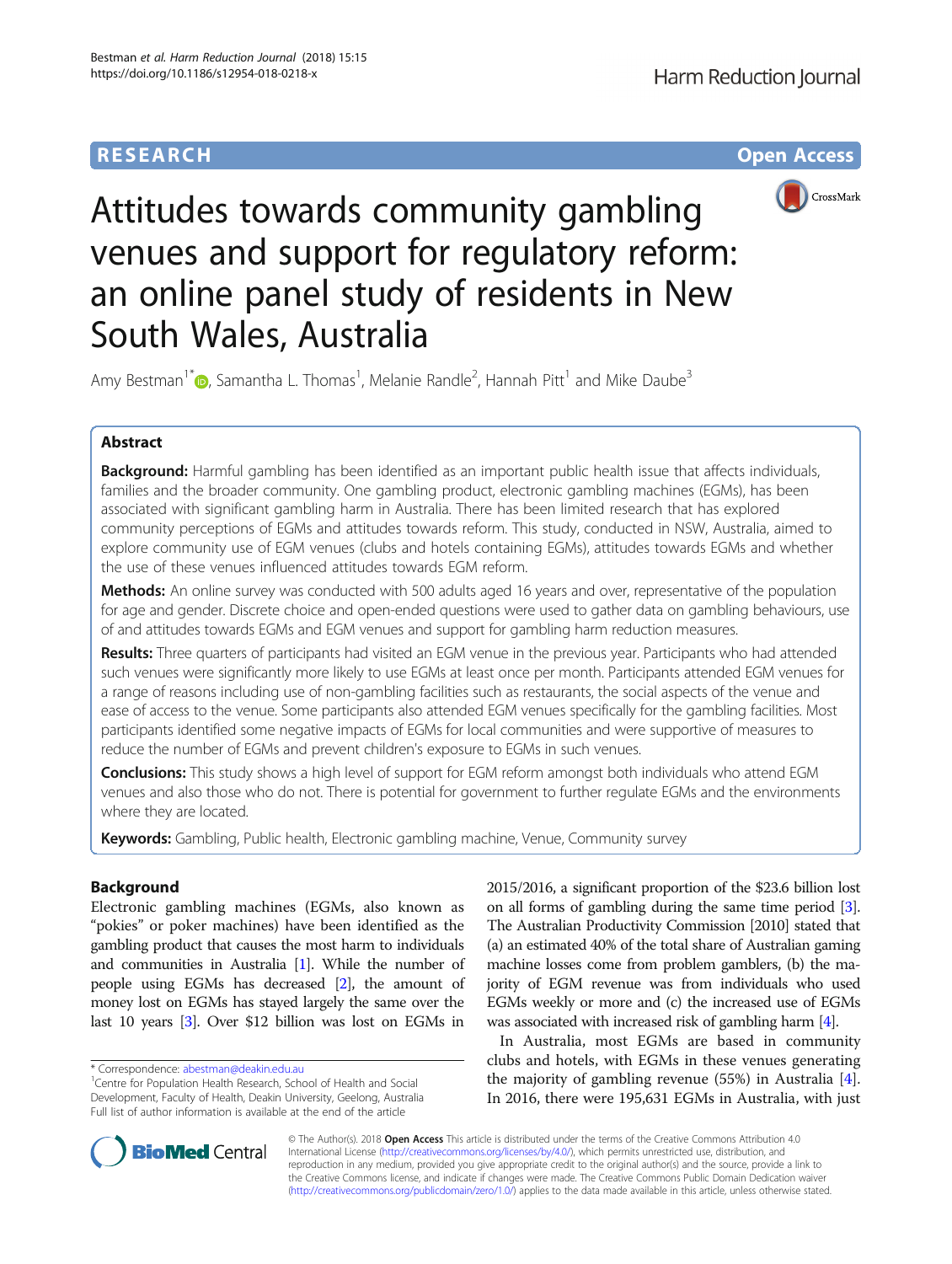under half of these (94,408 machines) in New South Wales (NSW) [[3](#page-8-0)]. Research shows that per capita expenditure on EGMs in NSW is much higher (\$1022) than in other Australian states such as Queensland (\$616) and Victoria (\$558) [\[3](#page-8-0)], although figures do not include EGM expenditure from casinos and are not able to be compared to Western Australia where there are no EGMs outside its sole casino.

Researchers have identified a range of specific risk factors associated with the presence of EGMs in communities. The first is that EGM's, and higher EGM losses, were concentrated in areas with higher levels of disadvantage [\[5](#page-8-0)]. For example, data suggests that in 2016, \$800 million was lost on EGMs in the NSW suburb of Fairfield, an area with a very high level of social disadvantage and deprivation [[6](#page-8-0)]. This raises significant concerns about the impacts of EGMs on social and health inequity. For example, EGMs have been linked to a number of health and social issues, with recent research suggesting that areas with higher numbers of EGMs also reported high rates of family violence [\[7](#page-8-0)]. Second are risk factors associated with accessibility of EGMs in community settings  $[8]$  $[8]$ . Studies have demonstrated that proximity to gambling venues is linked to individual gambling behviours [\[9](#page-8-0)] and that those who live closer to venues spend more money annually on EGMs [\[10](#page-8-0)]. Third is the co-location of gambling with the consumption of other risky activities in these venues, such as alcohol. In a study by Deans and colleagues, young men stated that local hotels were "a hub for different forms of gambling" (p. 115), whereby multiple gambling options, peer influences and alcohol consumption contributed to risky gambling behaviours [\[11\]](#page-8-0). The final factor is the exposure of children to EGMs in community settings. Research has demonstrated that while children are not legally allowed onto gaming room floors, those who attended venues had visible and audible exposure to EGMs, and were able to describe the characteristics of EGMs [[12](#page-8-0)]. Some had positive perceptions of EGMs, with children who regularly attended venues saying that they wanted to gamble on EGMs when they were older [[12](#page-8-0)].

What is less clear is the range of socio-cultural and industry-related factors that influence attendance at venues and, subsequently, shape community perceptions of the risks and benefits associated with gambling venues. To date, there has been limited research exploring the broad range of factors that may encourage or create pathways for individuals into community-based EGM venues. A small amount of research suggests that increased gambling participation and expenditure may be linked to the extent to which gambling venues are seen as safe entertainment settings [\[13,](#page-8-0) [14](#page-8-0)]. Researchers have also identified the range of promotional factors that may shape attitudes towards gambling venues, indicating

that in the absence of an ability to directly promote EGMs, venues focus on the promotion of family-friendly activities, cheap meals and other forms of entertainment to encourage individuals into venues [[15\]](#page-8-0).

Research from other areas of public health, such as drug-related harm, suggests that harms are a product of the environments of individuals [\[16](#page-8-0)]. Environments are influenced by a range of micro and macro risks that extend beyond the individual and encompass physical, social, economic and policy environments [[17](#page-8-0)]. In order to develop harm reduction strategies in gambling, it is important to understand the broader range of structural and environmental factors that may contribute to gambling risks in communities, including (a) community perceptions of the risks and benefits of EGM venues [[18,](#page-8-0) [19](#page-8-0)] and (b) their support for strategies that may reduce the risks associated with these venues [[20](#page-8-0)]. The current study aimed to understand the attitudes of a sample of community members in NSW, Australia, including the behaviours of individuals who attended EGM venues (clubs and hotels), and in particular how frequency of attendance at venues influenced attitudes and support for harm prevention measures associated with EGMs and venues. The research was guided by five questions:

- 1. What factors influence attendance at EGM venues?
- 2. Are individuals who attend EGM venues more likely to use EGMs than those who do not?
- 3. How do community members perceive EGMs in their community?
- 4. Does the community support increased regulations to reduce the harms associated with EGM venues?
- 5. Are there differences in attitudes towards EGMs and EGM reform between people who visit EGM venues and those who do not?

## Methods

## Approach

The study used data from an online survey of 500 individuals aged 16–82 years who were residents of NSW, Australia. This research received ethics approval from the Deakin University Human Research Ethics Committee.

#### Setting

We chose to focus this study on NSW for four reasons. First, NSW was the first state in Australia to introduce EGMs into community clubs, with clubs becoming increasingly reliant on the revenue from EGMs [\[21\]](#page-8-0). Second, NSW has the highest number of EGMs in Australia and the highest per capita losses on EGMs [[2](#page-8-0)]. Third, there has been limited transparency around losses on EGMs in NSW [\[22\]](#page-8-0), despite this being the practice of governments in other states such as Victoria [\[23\]](#page-8-0). Finally, while research since the 1990s has demonstrated significant community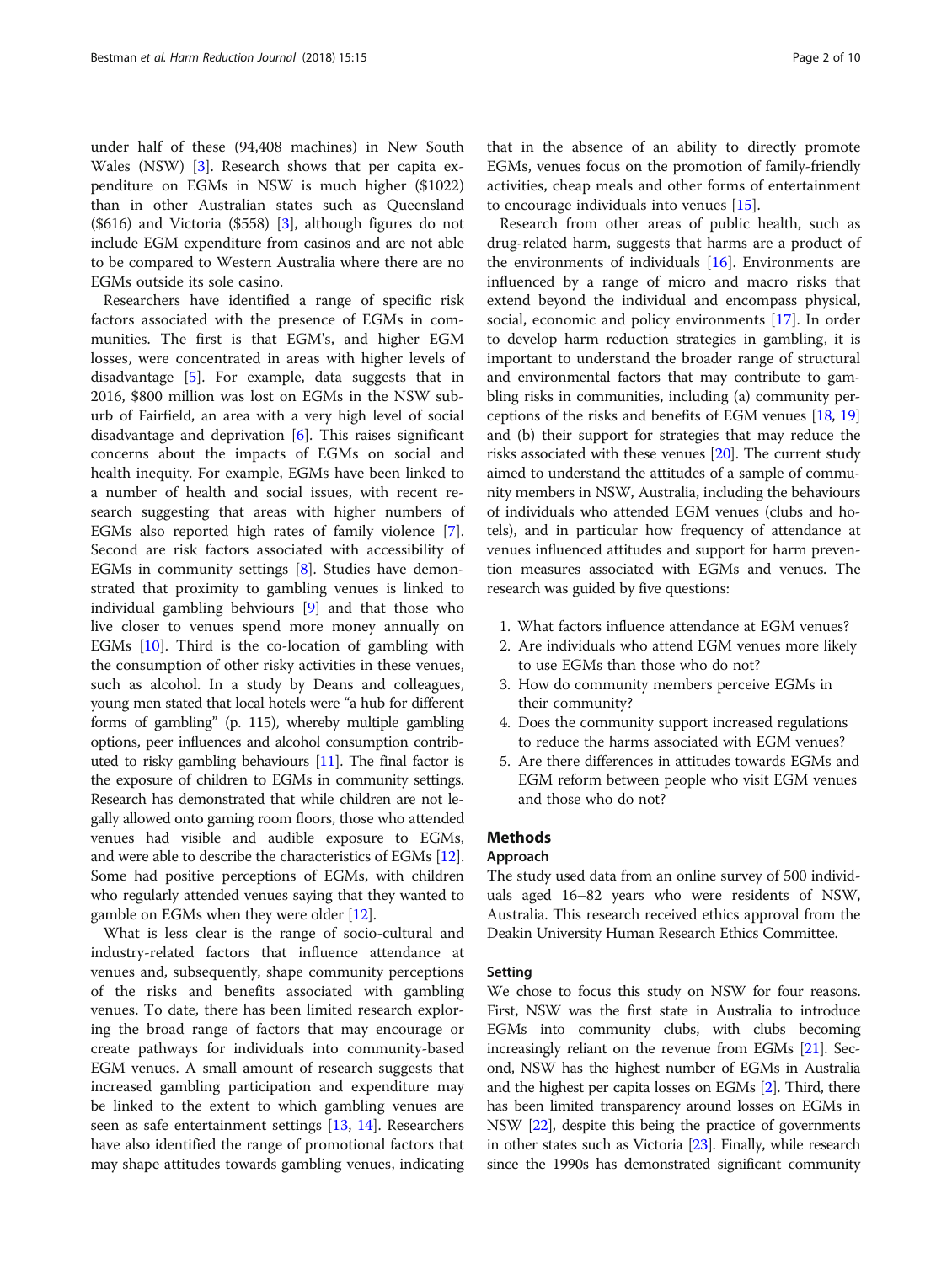support for gambling reform (for a discussion, see Thomas and colleagues [\[20](#page-8-0)]), no research has specifically looked at the relationship between use of EGM venues and attitudes towards community-based reform in NSW.

#### Recruitment and sampling

Data were collected in May 2017 using an online panel company. Quotas were set to ensure the sample was representative of the NSW population for age and gender [\[24](#page-8-0)]. Participants aged 16 and 17 years were included because individuals younger than 18 may attend community gambling venues that contain EGMs, and research suggests that children begin to think about gambling on EGMs prior to turning 18 years old [[12](#page-8-0)]. Panel members who were eligible for the study were sent an invitation to complete the survey. On completion of the survey, participants were reimbursed with points that could then be redeemed for gift vouchers online. Participants were excluded if they were younger than 16 years, if they did not give consent, if the age and gender quota was full or if they did not complete the full survey. Participants were also excluded if answers were nonsensical or contradictory.

#### Data collection

The survey was hosted through Qualtrics survey software. First, data were collected on a range of sociodemographic factors that included age, gender, postcode, education level, employment and whether they had children. Second, we collected information about gambling behaviour, including frequency and use of gambling products (casino gambling, EGMs, horse betting, sports betting and other), and gambling status (the Problem Gambling Severity Index (PGSI) was used as a measure of problem gambling status [[25\]](#page-8-0)). Third, we asked participants about their attendance at clubs or hotels that contained EGMs, referred to in this paper as EGM venues. Participants were asked to qualitatively describe the reasons they attended these venues. Open-ended questions were used to explore perceptions of the risks and benefits of EGMs for their local community. Finally, participants were asked to indicate on a 4-point scale the extent to which they agreed or disagreed with a range of statements relating to EGM reform. Given research which suggests that children are exposed to EGMs in community venues [\[12](#page-8-0)], we were particularly interested in exploring whether there was community support for the separation of EGMs and children's areas in EGM venues. We were also interested in the extent to which the community supported broad harm prevention strategies relating to EGMs in EGM venues.

### Data analysis

Data were downloaded to SPSS 22.0 for checking and cleaning. Postcodes were used to determine socioeconomic status of the area of residence (using the Socio-Economic Indexes for Areas, Index of Relative Socio-economic Disadvantage) [\[26\]](#page-8-0), and descriptive analysis on demographic variables produced the sample description.

Responses from PGSI questions were calculated to categorise participants' gambling status as non-problem gambling (score 0), low-risk gambling (scores 1–3), moderate risk gambling (scores 4–7) and problem gambling (scores of 8 or above). Individuals who reported not gambling in the previous 12 months were "non-gamblers". Ten self-reported non-gamblers received PGSI scores above zero (indicating some level of gambling behaviour and risk); these individuals were re-classified from the "non-gambling" group into the appropriate category given their PGSI score.

To test for differences between individuals according to the frequency of attendance at EGM venues, the sample was split into three groups: did not attend EGM venues, attended infrequently (less than once a month) and attended frequently (at least once a month). Chi-squared  $(\chi^2)$  tests of association were used to test for significant differences between groups at the 95% level.

Qualitative data were analysed using a constant comparative method [\[27\]](#page-8-0). The first two authors read and reread responses to develop preliminary themes, which were compared according to socio-demographic factors, venue use and gambling behaviours. These were then discussed with the broader team to determine how they fit with the data as a whole. In presenting the data, minor typographical errors in the qualitative responses provided by the participants were corrected. Any capitalisation or emphasis by participants was not changed.

#### Results

## Sample description

Table [1](#page-3-0) provides the socio-demographic and gambling characteristics of the sample. Participants ranged from 16 to 82 years, with a mean age of 45.15 years (SD 17.6). The sample contained 20 individuals aged 16 and 17 years old, the majority ( $n = 13$ ) of whom were male. Most participants ( $n = 384, 76.8%$ ) were from middle or high socio-economic areas, had an education level above year 12 ( $n = 364$ , 72.8%), and were employed in full-time, part-time or casual work ( $n = 295$ , 59.0%). Just under one third of the sample  $(n = 151, 30.2%)$  had a child under 18 years at the time of data collection. Just under 40%  $(n = 199, 39.8%)$  had experienced some level of gamblingrelated harm (PGSI score of 1 or more), with 84 participants (16.8%) reporting problem gambling behaviours (PGSI score of 8 or more). Six participants under 18 years old reported some level of gambling-related harm (PGSI score of 1 or more); of which three were moderate risk gamblers and another three were problem gamblers.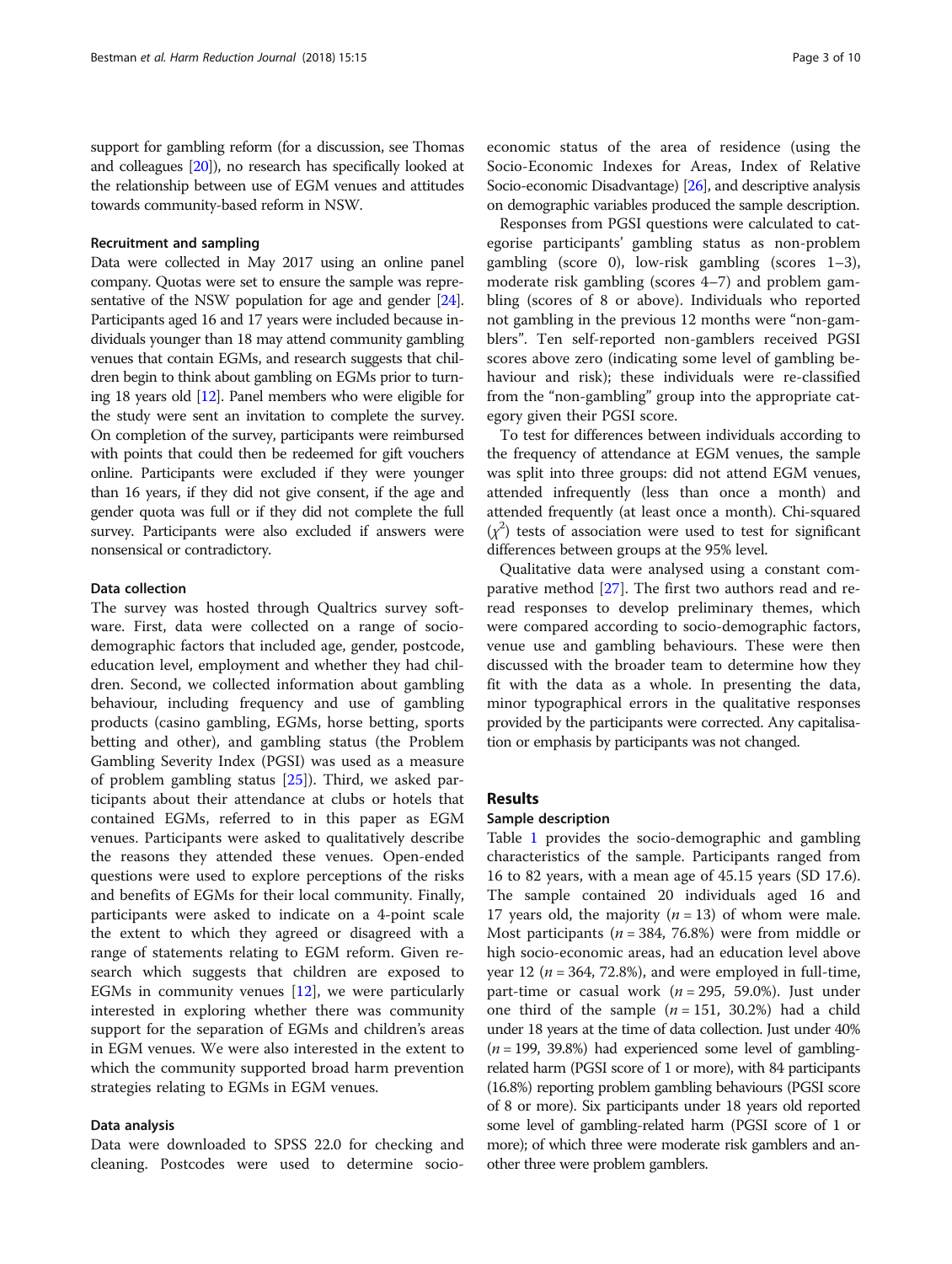Table 2 presents the frequency of participation in gambling. Just over three quarters of the sample  $(n = 388,$ 77.6%) reported having participated in some form of gambling in the previous 12 months. This included one third of participants aged under 18 years ( $n = 7$ , 35.0%). Over half of participants had gambled on EGMs in the previous year ( $n = 260, 52.0\%$ ), with fewer participants gambling on horse betting ( $n = 228$ , 45.6%), casino gambling  $(n = 177, 35.4\%)$  and sports betting  $(n = 171,$ 34.2%). Two thirds  $(n = 330, 66.0\%)$  of participants reported that they gambled on other forms of gambling at

Table 2 Frequency of participation in different types of gambling

least once a month, including lotteries, buying scratch tickets (scratchies), Keno, raffles, bingo or dog racing. There was an association between frequent EGM use and experience of gambling- related harm. Participants who gambled on EGMs at least monthly were more likely to score as moderate risk gamblers or problem gamblers on the PGSI  $[\chi^2 = 6.01, p = 0.014]$ .

Over three quarters of participants reported attending an EGM venue in the previous 12 months ( $n = 395$ , 79.0%), with over one third of participants attending at least monthly  $(n = 181, 36.2\%)$ . Over half  $(n = 232,$ 58.7%) of the participants who attended EGM venues had gambled on EGMs in the previous 12 months. Partcipants who attended an EGM venue at least once a month were significantly more likely to report EGM use in the previous year ( $n = 123, 68.0\%$  of those who attended at least monthly), compared to those who went to an EGM venue less frequently  $[\chi^2 = 28.94, p < 0.001]$ . Participants who visited EGM venues in the previous 12 months were also more likely to bet on horses at least once a month ( $n = 86, 91.5\%$  of those who bet on horses monthly or more)  $[\chi^2 = 10.88, p = 0.001]$ .

#### Participation in activities at EGM venues

Qualitative responses were used to document the reasons why participants visited EGM venues. It is important to note that of the 17 participants in the survey who gave no response to this question, 11 were categorised as problem gamblers.

The vast majority of participants who attended EGM venues stated that they attended for non-gambling activities ( $n = 390, 98.7\%$ ). These activities were grouped into four categories. First was the use of the restaurant or bar  $(n = 154, 39.0\%)$ . Many participants referred to the value for money or affordability of the restaurants. References to the consumption of alcohol at the venue were often combined with descriptions of activities such as socialising with friends or with a meal. Second were social reasons, such as meeting up with friends or family or to socialise ( $n = 100, 25.3\%$ ). For example, one male aged 41 who was a non-gambler said he attended to "socialise with friends over a couple of drinks". Some  $(n = 63,$ 15.9%) also described the "good atmosphere", including that it was "fun", "relaxing" or "comfortable". Third were

| Type of gambling       | Never      | Less than once a month | Monthly or more | Total use  |
|------------------------|------------|------------------------|-----------------|------------|
|                        | n(%)       | n(%)                   | n(%)            | n(%)       |
| Gambling on EGMs       | 240 (48.0) | 149 (29.8)             | 111 (22.2)      | 260 (52.0) |
| Betting on horses      | 272 (54.4) | 134 (26.8)             | 94 (18.8)       | 228 (45.6) |
| Gambling at the casino | 323 (64.6) | 116(23.2)              | 61(12.2)        | 177 (35.4) |
| Betting on sports      | 329 (65.8) | 70 (14.0)              | 101 (20.2)      | 171 (34.2) |
| Other gambling         | 170 (34.0) | 138 (27.6)             | 192 (38.4)      | 330 (66.0) |

Table 1 Socio-demographic and gambling characteristics of the sample Characteristic **Number Percent** 

<span id="page-3-0"></span>

|  |  | Bestman et al. Harm Reduction Journal (2018) 15:15 |  |
|--|--|----------------------------------------------------|--|
|--|--|----------------------------------------------------|--|

| Age                        | $16 - 17$<br>$18 - 24$<br>$25 - 34$<br>$35 - 44$<br>$45 - 54$<br>$55 - 64$<br>65 or older                                                   | 20<br>60<br>90<br>83<br>79<br>71<br>97    | 4.0<br>12.0<br>18.0<br>16.6<br>15.8<br>14.2<br>19.4 |
|----------------------------|---------------------------------------------------------------------------------------------------------------------------------------------|-------------------------------------------|-----------------------------------------------------|
| Gender                     | Male<br>Female                                                                                                                              | 246<br>254                                | 49.2<br>50.8                                        |
| Socio-economic<br>status   | Low $(1-3)$<br>Middle (4-7)<br>High (8–10)                                                                                                  | 116<br>194<br>190                         | 23.2<br>38.8<br>38.0                                |
| Education                  | Year 12 or less<br>Cert I, II, III, IV<br>Diploma/advanced<br>Bachelor's degree<br>Graduate diploma/certificate<br>Postgraduate             | 136<br>62<br>73<br>144<br>24<br>61        | 27.2<br>12.4<br>14.6<br>28.8<br>4.8<br>12.2         |
| Employment status          | Working full-time<br>Working part-time/casually<br>Unemployed but looking for<br>work<br>Homemaker<br>Retired<br>Full-time student<br>Other | 184<br>111<br>16<br>33<br>108<br>38<br>10 | 36.8<br>22.2<br>3.2<br>6.6<br>21.6<br>7.6<br>2.0    |
| Children                   | No children under 18 years<br>At least one child under<br>18 years                                                                          | 349<br>151                                | 69.8<br>30.2                                        |
| Problem gambling<br>status | Non-gambling<br>Non-problem gambling<br>Low-risk gambling<br>Moderate-risk gambling<br>Problem gambling                                     | 102<br>199<br>67<br>48<br>84              | 20.4<br>39.8<br>13.4<br>9.6<br>16.8                 |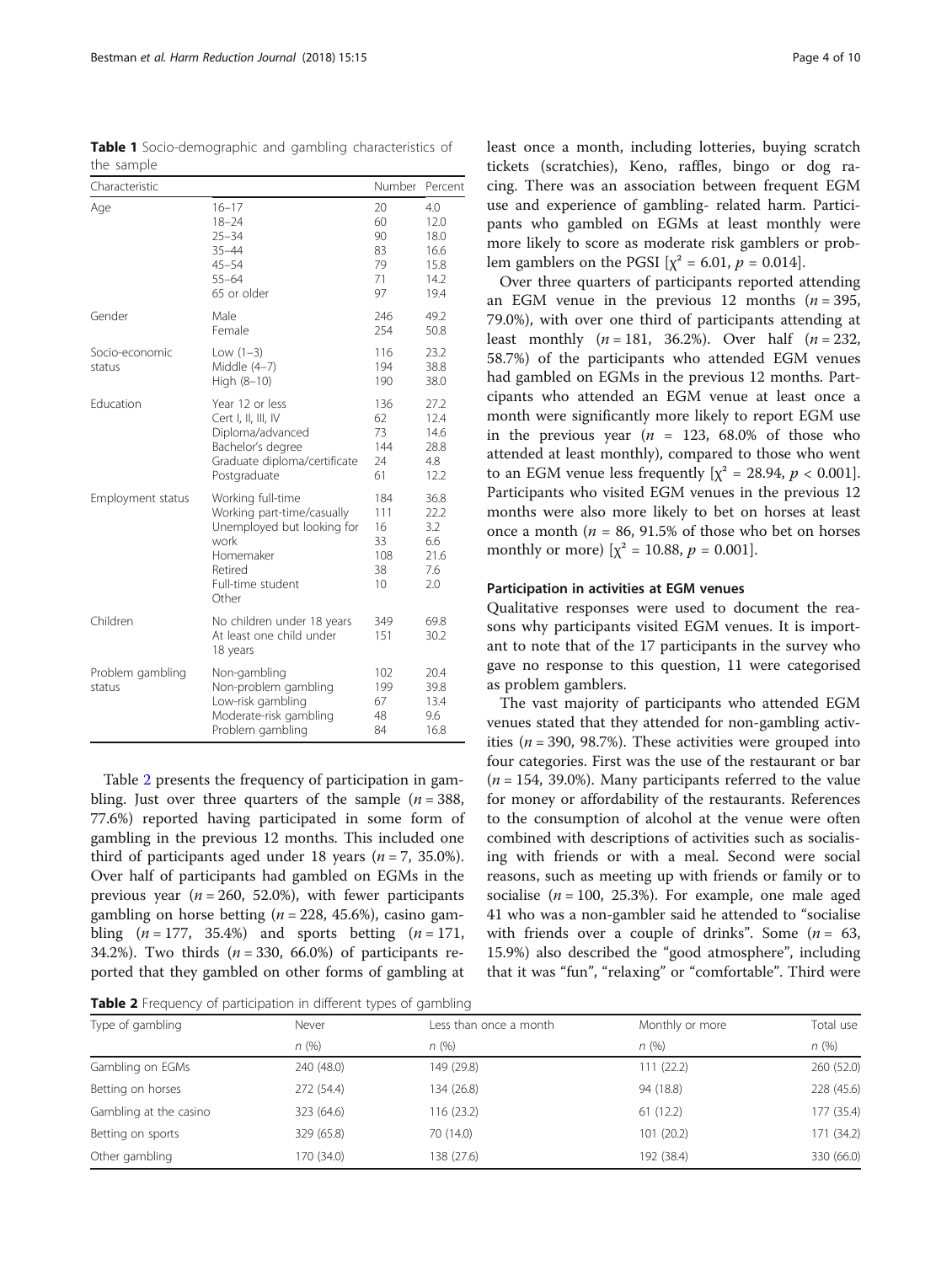those who visited the venue because it was accessible, local and easy to get to  $(n = 74, 18.7%)$ . Fourth were non-gambling entertainment activities including seeing live bands, shows, watching sport, regular club member events such as trivia nights or members' draws or to use the sporting facilities ( $n = 39, 9.9\%$ ).

Some participants stated that while they attended EGM venues, it was not their choice to do so  $(n = 29,$ 7.3%). For these participants, the decision to attend had been made by others, including family and friends, or the venue had been chosen for sporting team events or functions. Some stated that while they would prefer not to attend these venues, there were no other alternatives in their local area. For example, one male commented on the lack of options in his area:

That's where we meet. Besides where else is there to go?—Male, 64 years, attended frequently, non-problem gambler.

A minority of participants stated that their reason for attending the venue was for gambling  $(n = 16, 4.1\%)$ . These people were often at high risk of gambling-related harm according to their PGSI score. For example, one female aged 38 years who was classified as a problem gambler said her attendance at the venue was because "they have a lot of machines".

#### Community attitudes towards EGMs

When asked to describe positive and negative aspects of EGMs for their local community, just over one fifth of participants ( $n = 109, 21.8\%$ ) provided both negative and positive responses towards EGMs, just under half of participants ( $n = 214$ , 42.8%) provided a negative response only and one in ten  $(n = 52, 10.4%)$  provided a positive response. A quarter of participants ( $n = 125, 25.0\%$ ) provided neither a negative or positive response to this question, for example "I don't know" or provided a response that could not be categorised as either positive or negative. The following provides results for the participants who provided a distinct negative or positive response towards EGMs.

Just under two thirds of participants qualitatively described at least one negative impact of having EGMs in their local community ( $n = 323$ , 64.6%). For example, participants described negative financial consequences  $(n = 105, 32.3\%)$ , the role of EGMs in gambling addiction  $(n = 107, 33.1\%)$  and negative social impacts on communities ( $n = 65$ , 20.1%). While there were a range of specific negative social impacts identified, such as crime and mental health issues, just under half of participants who identified these impacts described the negative impact of EGMs on families and children  $(n = 29)$ . Participants described families being impacted as a result of another individual's gambling, for example, family stress, family financial problems and divorce or family conflict. For example, one female stated that EGMs led to the:

Destruction of families due to addictive behaviour.—Female, 74 years, does not attend venues, non-gambler.

A small number of participants  $(n = 5)$ , all under 40 years old, described the effect of EGMs on children, including its effect on children's future gambling behaviours. For example, one 18-year-old female described the impact of increased accessibility on exposing children to EGMs:

Proximity to home means younger people are more likely to be exposed to it.—Female, 18 years, attended venues infrequently, non-gambler.

Others commented on the extent to which EGMs were available and accessible in the community ( $n = 29, 9.0\%$ ). For example, one participant stated EGMs were "dangerously accessible", while another said, "they are everywhere, WHY?" Others stated that accessibility had a direct link with increased harm from EGMs, "it makes it easier to gamble if they are within reach".

Around one third of participants described that there were some benefits associated with EGMs  $(n = 161,$ 32.2%). This included 78 participants who attended EGM venues at least once a month who provided a positive response. Some participants  $(n = 38)$  described the positive benefits of employment and that profits were used to fund community projects, charities and activities, taxes and community-based sports:

Positive side profits, particularly from local service and community clubs, help many junior sports, charities and local community institutions (hospitals, schools, age care, etc.) who without the funds would not provide many of the services in their local community.—Male, 65 years, attended venues frequently, low-risk gambler.

Others ( $n = 65$ ) viewed EGMs as a positive form of entertainment in the community that created social connections. For example, one young woman stated that EGMs contributed to positive social interactions, but also that the winnings from EGMs would help hotels make money:

[EGMs] bring people together by cheering and excitable moments of winning. Buying more drinks from the pubs and them making more money.—Female, 22 years, attended venues infrequently, moderate-risk gambler.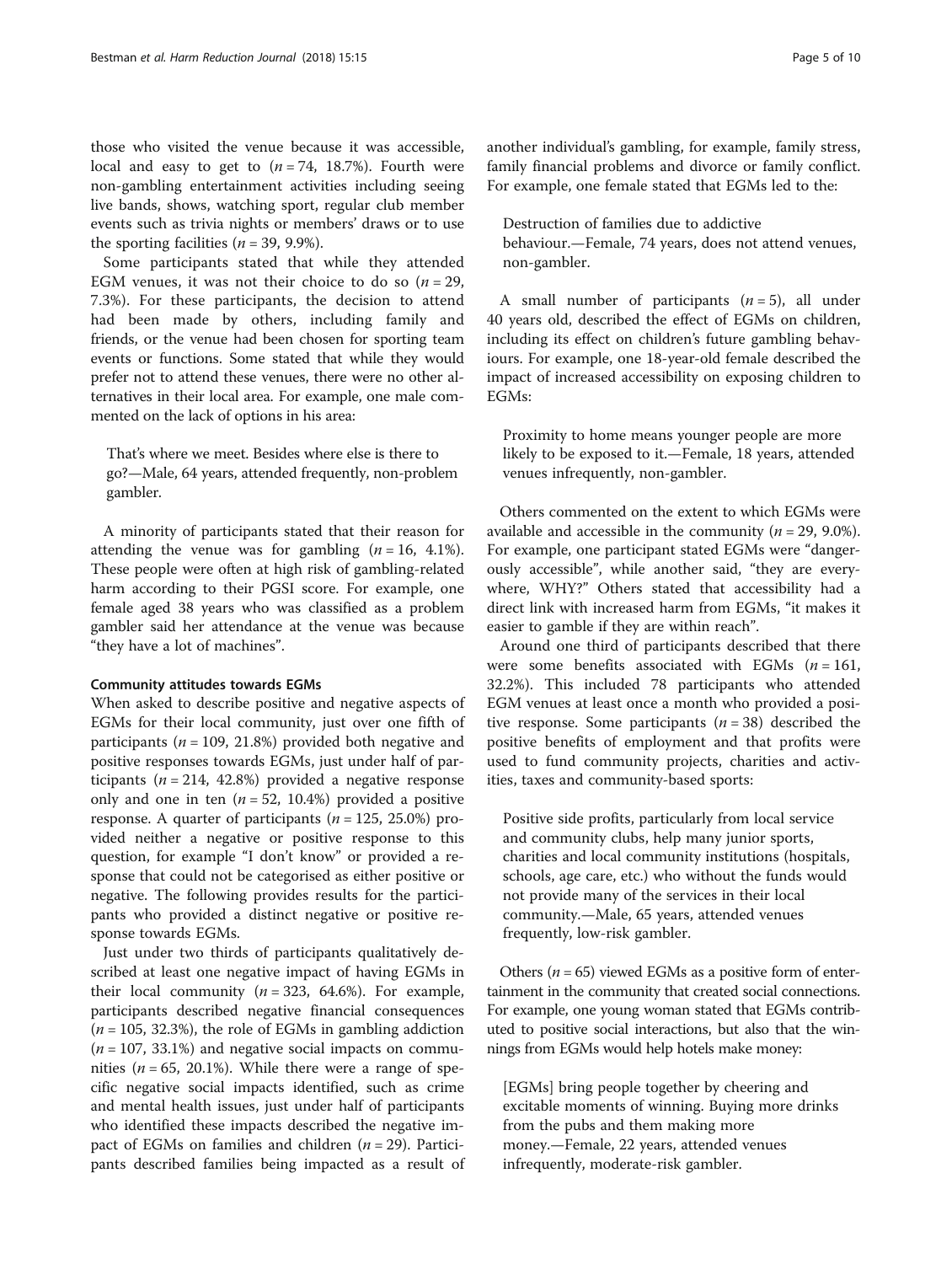Some of those who believed that EGMs were positive for communities had caveats on this, for example, that EGMs were only fun for people who were responsible or in control.

It's not good for the weak people who don't know when to stop but for others it's a lot of fun.—Male, 24 years, attended venues frequently, problem gambler.

Support for EGM harm reduction and prevention measures Table 3 provides information about perceptions of the reliance of venues on EGM revenue, by their frequency of attendance at these venues. Over 90% of participants agreed or strongly agreed ( $n = 454$ , 90.8%) that clubs and hotels should be less reliant on money from EGMs. However, individuals who attended EGM venues more frequently were significantly less likely to strongly agree with this statement compared to other groups  $[\chi^2 = 15.81, p = 0.015]$ .

While around two thirds of participants agreed or strongly agreed that they would rather attend a venue that did not have EGMs ( $n = 337, 67.4\%$ ), there were significant differences according to the level of attendance  $[\chi^2 = 24.87, p < 0.001]$ . Those who attended EGM venues frequently were more likely to disagree with this statement, with just under half ( $n = 79$ , 43.6%) disagreeing or strongly disagreeing.

Support for other harm reduction measures can be found in Table [4.](#page-6-0) Most people agreed or strongly agreed that the NSW government should increase the regulation of EGMs  $(n = 407, 81.4\%)$ , including reducing the number of EGMs in NSW ( $n = 384, 76.8\%$ ). Although two thirds of the sample supported the removal of EGMs from local communities  $(n = 330, 66.0\%)$ , participants who attended EGM venues frequently were more likely to disagree with this statement (44.2% compared to 23.8% of people who do not attend venues).

Almost 90% of participants agreed that children should not be able to see or hear EGMs in venues

 $(n = 444, 88.8%)$  and that there should be greater separation between gambling products and family areas in venues ( $n = 441$ , 88.2%). Just over two thirds agreed that venues could be family friendly and also contain EGMs  $(n = 342, 68.4\%)$ . Again, participants who attended venues frequently were more likely to agree with this statement  $[\chi^2 = 27.67, p < 0.001]$ .

## **Discussion**

This study aimed to explore community attitudes and behaviours in relation to EGM venues, the factors that influence attendance, and levels of support for increased regulation to reduce the harms associated with EGM venues. The results raise three key areas for discussion.

First, many people in this sample attended EGM venues primarily for non-gambling activities, such as affordable meals and the accessibility of the venue. However, participants who visited more frequently also gambled on EGMs more often. This suggests that although participation in gambling is not the primary reason for visiting, the presence of EGMs in these venues may encourage a pathway to participation in this form of gambling. Further research is required to explore the pathways by which individuals may transition from being non-gamblers to gambling frequently within venues and which strategies may disrupt pathways to EGM use. While EGM venues provide some beneficial services through community funding, evidence shows that these benefits are outweighed by the harms associated with gambling [\[28](#page-8-0)]. Researchers should also explore whether non-gambling activities within venues create perceptions of lesser risks associated with the gambling products there.

Second, participants identified a range of positive and negative factors associated with EGMs being located within their communities. While the majority of participants recognised that EGMs had at least some negative consequences for communities, one fifth of participants said they used EGMs at least once a month. This is consistent with a similar study conducted in Victoria by the

Table 3 Attitudes towards EGMs by the frequency of attendance at venues

|                                                                                     |                   | Venue attendance              |                                      |                                    | Sig                   |       |            |
|-------------------------------------------------------------------------------------|-------------------|-------------------------------|--------------------------------------|------------------------------------|-----------------------|-------|------------|
|                                                                                     |                   | Did not attend<br>105 (21.0%) | Attended infrequently<br>214 (42.8%) | Attended frequently<br>181 (36.2%) | Total<br>500 (100.0%) | Χ     | $p$ value  |
| It would be better if clubs<br>and hotels were not so<br>reliant on money from EGMs | Strongly agree    | 47 (44.8%)                    | 89 (41.6%)                           | 59 (32.6%)                         | 195 (39.0%)           | 15.81 | $.015*$    |
|                                                                                     | Agree             | 49 (46.7%)                    | 115 (53.7%)                          | 95 (52.5%)                         | 259 (51.8%)           |       |            |
|                                                                                     | Disagree          | $8(7.6\%)$                    | 10 (4.7%)                            | 25 (13.8%)                         | 43 (8.6%)             |       |            |
|                                                                                     | Strongly disagree | $1(1.0\%)$                    | $\Omega$                             | $2(1.1\%)$                         | $3(0.6\%)$            |       |            |
| I would prefer to attend a<br>club or hotel that did not<br>have EGMs               | Strongly agree    | 39 (37.1%)                    | 54 (25.2%)                           | 34 (18.8%)                         | 127 (25.4%)           | 24.87 | $< 0.001*$ |
|                                                                                     | Agree             | 43 (41.0%)                    | 99 (46.3%)                           | 68 (37.6%)                         | 210 (42.0%)           |       |            |
|                                                                                     | Disagree          | 17 (16.2%)                    | 54 (25.2%)                           | 70 (38.7%)                         | 141 (28.2%)           |       |            |
|                                                                                     | Strongly disagree | 6(5.7%)                       | 7(3.3%)                              | $9(5.0\%)$                         | 22 (4.4%)             |       |            |

\*Indicates values significant at the 95% level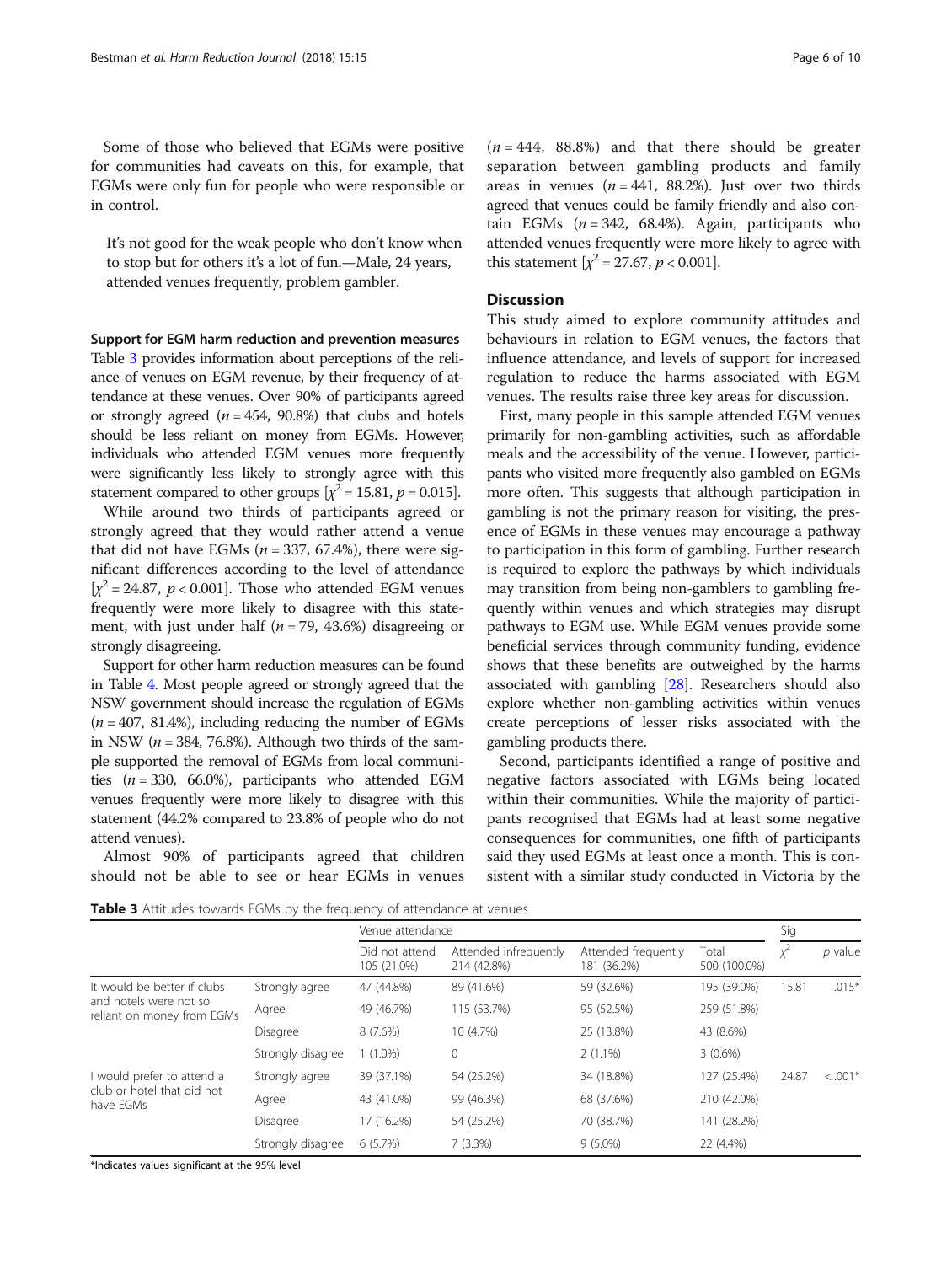<span id="page-6-0"></span>Table 4 Attitudes towards EGM harm reduction and prevention measures by the frequency of attendance at venues

|                                                                            |                      | Venue attendance              |                                      |                                    | Sig                   |                  |                 |
|----------------------------------------------------------------------------|----------------------|-------------------------------|--------------------------------------|------------------------------------|-----------------------|------------------|-----------------|
|                                                                            |                      | Did not attend<br>105 (21.0%) | Attended infrequently<br>214 (42.8%) | Attended frequently<br>181 (36.2%) | Total<br>500 (100.0%) | $\overline{x^2}$ | $p$ value       |
| EGM harm reduction and prevention measures                                 |                      |                               |                                      |                                    |                       |                  |                 |
| The NSW government should<br>increase regulation of EGMs                   | Strongly<br>agree    | 45 (42.9%)                    | 84 (39.3%)                           | 59 (32.6%)                         | 188 (37.6%)           | 10.06            | .122            |
|                                                                            | Agree                | 42 (40.0%)                    | 99 (46.3%)                           | 78 (43.1%)                         | 219 (43.8%)           |                  |                 |
|                                                                            | Disagree             | 14 (13.3%)                    | 27 (12.6%)                           | 40 (22.1%)                         | 81 (16.2%)            |                  |                 |
|                                                                            | Strongly<br>disagree | $4(3.8\%)$                    | 4 (1.9%)                             | 4 (2.2%)                           | 12 (2.4%)             |                  |                 |
| The number of EGMs in NSW<br>should be reduced                             | Strongly<br>agree    | 44 (41.9%)                    | 67 (31.3%)                           | 50 (27.6%)                         | 161 (32.2%)           | 17.08            | $.009*$         |
|                                                                            | Agree                | 39 (37.1%)                    | 107 (50.0%)                          | 77 (42.5%)                         | 223 (44.6%)           |                  |                 |
|                                                                            | Disagree             | 17 (16.2%)                    | 38 (17.8%)                           | 49 (27.1%)                         | 104 (20.8%)           |                  |                 |
|                                                                            | Strongly<br>disagree | 5 (4.8%)                      | $2(0.9\%)$                           | 5 (2.8%)                           | 12 (2.4%)             |                  |                 |
| I would support the removal<br>of EGMs from my local community             | Strongly<br>agree    | 36 (34.3%)                    | 57 (26.6%)                           | 45 (24.9%)                         | 138 (27.6%)           | 16.43            | $.012*$         |
|                                                                            | Agree                | 44 (41.9%)                    | 92 (43.0%)                           | 56 (30.9%)                         | 192 (38.4%)           |                  |                 |
|                                                                            | Disagree             | 20 (19.0%)                    | 54 (25.2%)                           | 63 (34.8%)                         | 137 (27.4%)           |                  |                 |
|                                                                            | Strongly<br>disagree | 5 (4.8%)                      | $11(5.1\%)$                          | 17 (9.4%)                          | 33 (6.6%)             |                  |                 |
| Measures that reduce children's exposure to EGMs                           |                      |                               |                                      |                                    |                       |                  |                 |
| Children should not be able to see<br>or hear EGMs in clubs and hotels     | Strongly<br>agree    | 50 (47.6%)                    | 100 (46.7%)                          | 82 (45.3%)                         | 232 (46.4%)           | 3.84             | .699            |
|                                                                            | Agree                | 40 (38.1%)                    | 92 (43.0%)                           | 80 (44.2%)                         | 212 (42.4%)           |                  |                 |
|                                                                            | Disagree             | 14 (13.3%)                    | 20 (9.3%)                            | 15 (8.3%)                          | 49 (9.8%)             |                  |                 |
|                                                                            | Strongly<br>disagree | $1(1.0\%)$                    | $2(0.9\%)$                           | 4 (2.2%)                           | 7 (1.4%)              |                  |                 |
| There should be greater separation<br>between gambling products and family | Strongly<br>agree    | 50 (47.6%)                    | 87 (40.7%)                           | 73 (40.3%)                         | 210 (42.0%)           | 8.68             | .192            |
| areas in clubs and hotels                                                  | Agree                | 41 (39.0%)                    | 110 (51.4%)                          | 80 (44.2%)                         | 231 (46.2%)           |                  |                 |
|                                                                            | Disagree             | 12 (11.4%)                    | 15 (7.0%)                            | 25 (13.8%)                         | 52 (10.4%)            |                  |                 |
|                                                                            | Strongly<br>disagree | $2(1.9\%)$                    | $2(0.9\%)$                           | 3(1.7%)                            | $7(1.4\%)$            |                  |                 |
| Clubs and hotels can be "family friendly"<br>and also contain EGMs         | Strongly<br>agree    | 10 (9.5%)                     | 24 (11.2%)                           | 35 (19.3%)                         | 69 (13.8%)            |                  | $27.67 < .001*$ |
|                                                                            | Agree                | 48 (45.7%)                    | 124 (57.9%)                          | 101 (55.8%)                        | 273 (54.6%)           |                  |                 |
|                                                                            | Disagree             | 29 (27.6%)                    | 57 (26.6%)                           | 32 (17.7%)                         | 118 (23.6%)           |                  |                 |
|                                                                            | Strongly<br>disagree | 18 (17.1%)                    | $9(4.2\%)$                           | 13 (7.2%)                          | 40 (8.0%)             |                  |                 |

\*Indicates values significant at the 95% level

research team, which found that although participants perceived EGMs as harmful, just over half reported using EGMs in the previous 12 months [\[20](#page-8-0)]. This may suggest that there are broader socio-cultural and environmental factors that influence individual participation in EGMs at community venues. This study has also found that for some individuals who perceived there were positive associations with EGMs, these were focused on the community benefits of EGMs. Public health programs

should seek to educate communities about any discrepancy between community contributions and harms to ensure that individuals have an informed perception of EGMs.

Finally, the majority of participants were supportive of EGM harm reduction and prevention measures. Strong support was evident for any changes that restricted children's exposure to EGMs, including amongst individuals who frequently attended EGM venues. The community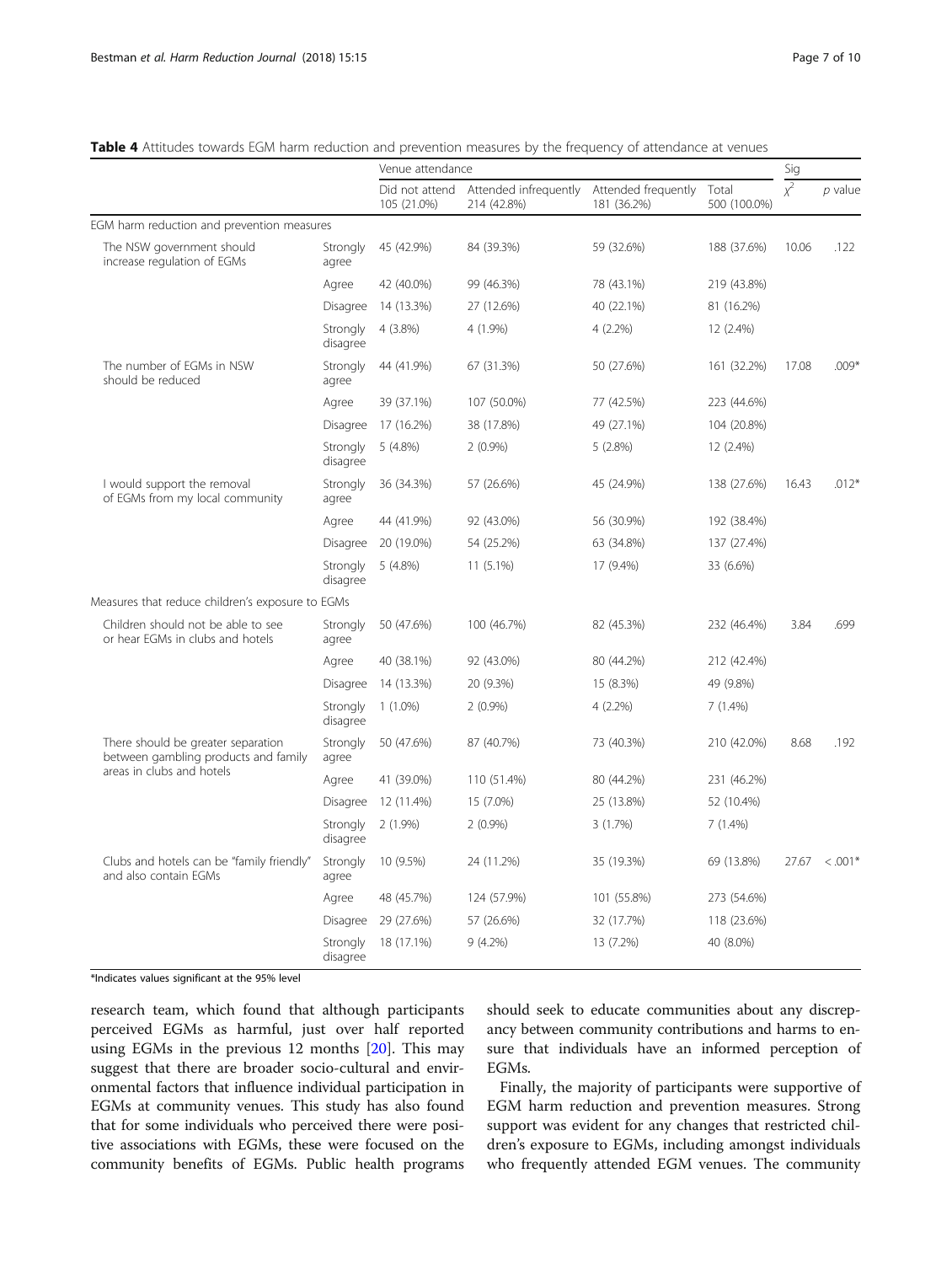attitudes revealed in this study suggest that the community may also be supportive of a reduction in the number of EGMs in NSW. This finding is consistent with other Australian gambling surveys that have shown support for gambling policy change [[20,](#page-8-0) [29](#page-8-0)–[31\]](#page-8-0). However, despite this, there has been limited reduction in numbers of EGMs in Australia. For example, in 2017, the Victorian government announced it would keep the numbers of EGMs at the same level for the next 25 years [\[32](#page-8-0)], while NSW has seen a decrease of less than 4500 EGMs in the past 10 years [[2\]](#page-8-0). While community support for EGM reform is a potentially important voice in public debate, those concerned with reducing harms from gambling need to frame their messages carefully and anticipate a response from interests such as EGM venues, manufacturers and governments, all of whom reap benefits from EGM revenue. Based on prior experience [\[33](#page-8-0)], it is likely that any attempt to change EGM legislation will face significant opposition from the gambling industry, including sophisticated campaigns to shift community attitudes. Building coalitions, raising the public profile of key issues, educating the community about the imbalance between harms and benefits [[34](#page-8-0)] and arguing for product regulation [\[34,](#page-8-0) [35\]](#page-8-0) are likely to assist those concerned with reducing gambling harms to respond to such resistance. These strategies have been effective in the Australian state of Tasmania, with some recent policy commitments from political parties supporting the removal of EGMs from the community back to casinobased settings [[36](#page-8-0), [37\]](#page-8-0). Although effective harm reduction measures may result in a reduction of EGM revenue [[3](#page-8-0)], governments should view this in the context of the social and economic benefits resulting from regulatory changes, in line with the attitudes of communities that support EGM reform.

This study has several limitations. Although the study sampled for age and gender according to the NSW population, participants reported higher levels of gambling and had higher risk gambling status (PGSI scores) compared to those in the previous telephone-based prevalence surveys [\[4](#page-8-0), [38\]](#page-9-0); however, this finding is consistent with other online gambling studies [[39\]](#page-9-0). While it is important to explore the perspectives of people who have experienced gambling harm, the views of participants in this study, with high rates of gambling harm, may not be generalisable to the general population. This study aimed to provide an overview of community attitudes towards EGMs and EGM reform, and although we have not tested strategies that may enable venues to transition away from their reliance on EGM revenue, further research should explore this avenue in more detail. It is essential that such research be conducted independent of any interests that may be conflicted due to any reliance on EGM revenue. Finally, while findings

of this study suggest strong community support for regulation of EGMs, it should also be noted that the study was conducted in the absence of any industry lobbying to counter such measures, and so the extent to which levels of community support might be eroded by effective industry campaigning cannot be known. It is therefore important to regularly monitor public opinion towards EGM reform, as well as the public relations and lobbying activities of the gambling industry, and any publicity surrounding this issue.

### Conclusion

The findings of this study highlight that the majority of a sample of community members in NSW, including those who attend EGM venues, recognise that EGMs have at least some negative consequences for communities and support measures to reduce EGM harm. There is potential for governments to further regulate EGMs and the venues where they are located, to significantly prevent and reduce gambling harm in Australian communities.

#### Abbreviations

EGM: Electronic gambling machine; NSW: New South Wales; PGSI: Problem Gambling Severity Index

#### Acknowledgements

We would like to acknowledge the members of the community who participated in this study.

#### Funding

AB is supported by an Australian Government Research Training Program Scholarship. This research formed part of a larger project funded by the Victorian Responsible Gambling Foundation Competitive Grants Scheme (Round 7). The Victorian Responsible Gambling Foundation is funded via hypothecated taxes from gambling revenue.

#### Availability of data and materials

The datasets generated and/or analysed during the current study are not publicly available to ensure the privacy and confidentiality of the participants.

#### Authors' contributions

AB was the lead researcher in this study, was involved in the design of the study, data collection process and the analysis and interpretation of the results and contributed to the drafting and the critical revision of the manuscript. ST was the principal investigator, was involved in the design and conceptualisation of the study and contributed to the data analysis and interpretation and contributed to the drafting and the critical revision of the manuscript. MR was the study investigator, was involved in the design and conceptualisation of the study and interpretation of results and contributed to the drafting and the critical revision of the manuscript. HP was the researcher who contributed to the data interpretation, writing and critical revision of the study. MD contributed to the interpretation of data and critical revision of the manuscript. All authors have read and approved the final manuscript.

#### Ethics approval and consent to participate

Ethical approval was obtained from the Deakin University Human Research Ethics Committee. Consent was obtained from all participants at the beginning of the survey.

#### Consent for publication

Participants consented to the data being used for publications.

#### Competing interests

All authors receive funding for gambling research from the Victorian Responsible Gambling Foundation. The Victorian Responsible Gambling Foundation is funded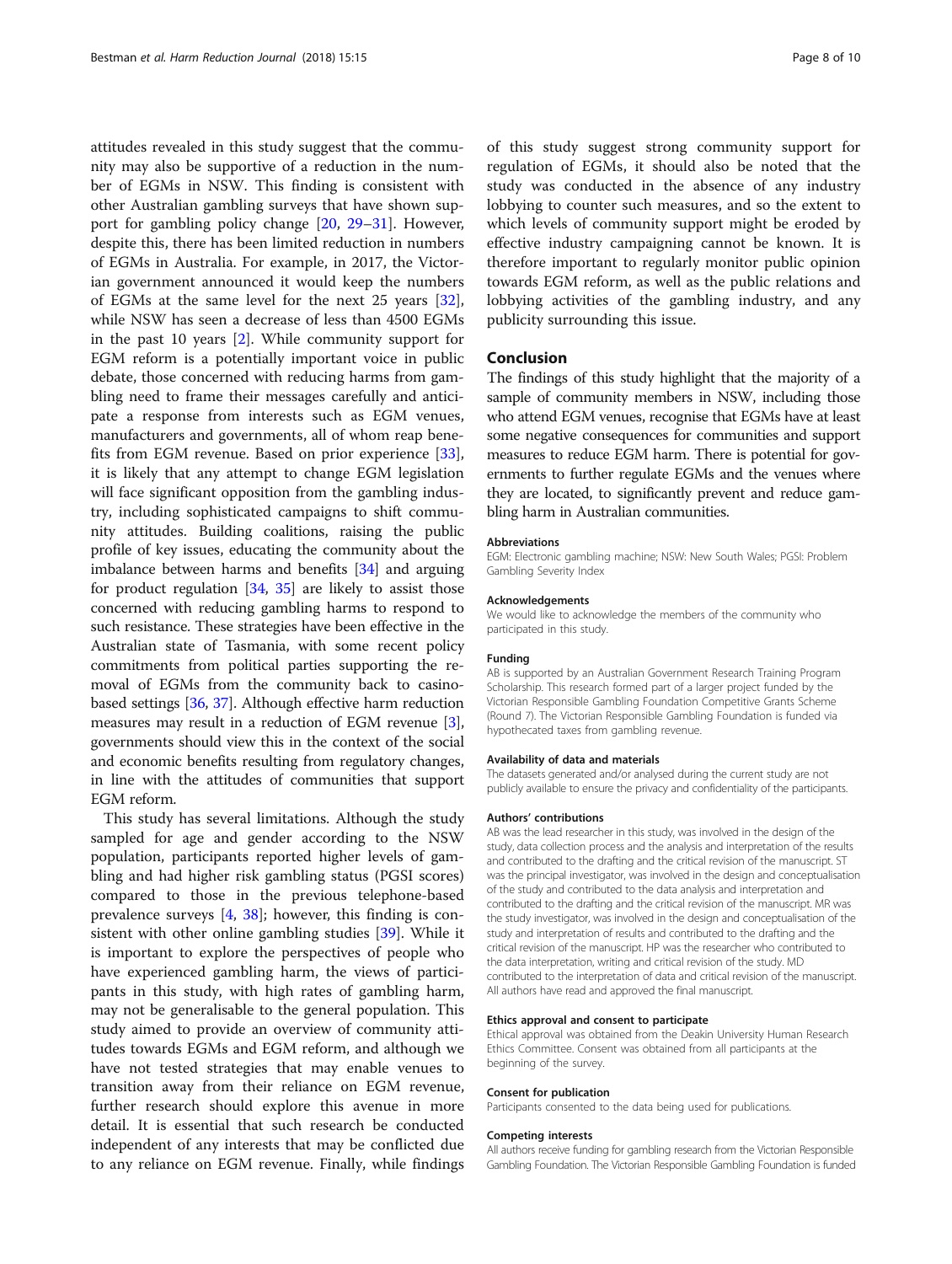<span id="page-8-0"></span>via hypothecated taxes from gambling. ST, HP and MD also receive funding for gambling research from the Australian Research Council.

## Publisher's Note

Springer Nature remains neutral with regard to jurisdictional claims in published maps and institutional affiliations.

#### Author details

<sup>1</sup> Centre for Population Health Research, School of Health and Social Development, Faculty of Health, Deakin University, Geelong, Australia. <sup>2</sup>School of Management, Operations and Marketing, Faculty of Business, University of Wollongong, Wollongong, Australia. <sup>3</sup> Faculty of Health Sciences, Curtin University, Perth, Australia.

### Received: 12 December 2017 Accepted: 5 March 2018 Published online: 02 April 2018

#### References

- 1. Thomas SL, Thomas SD. The big gamble: the need for a comprehensive research approach to understanding the causes and consequences of gambling harm in Australia. Australas Epidemiol. 2015;22(1):39.
- 2. Hare S. Study of gambling and health in Victoria: findings from the Victorian prevalence study 2014. Victorian Repsonsible Gambling Foundation: Victoria; 2015. Available from: [https://www.responsiblegambling.vic.gov.au/\\_\\_data/](https://www.responsiblegambling.vic.gov.au/__data/assets/pdf_file/0018/25551/Study_of_gambling_and_health_in_Victoria.pdf) [assets/pdf\\_file/0018/25551/Study\\_of\\_gambling\\_and\\_health\\_in\\_Victoria.pdf](https://www.responsiblegambling.vic.gov.au/__data/assets/pdf_file/0018/25551/Study_of_gambling_and_health_in_Victoria.pdf)
- Queensland Government Statistician's Office and Queensland Treasury. Australian Gambling Statistics 1989–90 to 2015–16. Queensland: The State of Queensland (Queensland Treasury); 2017. Available from: [http://www.](http://www.qgso.qld.gov.au/products/reports/aus-gambling-stats/aus-gambling-stats-33rd-edn.pdf) [qgso.qld.gov.au/products/reports/aus-gambling-stats/aus-gambling-stats-](http://www.qgso.qld.gov.au/products/reports/aus-gambling-stats/aus-gambling-stats-33rd-edn.pdf)[33rd-edn.pdf](http://www.qgso.qld.gov.au/products/reports/aus-gambling-stats/aus-gambling-stats-33rd-edn.pdf)
- 4. Australian Productivity Commission. Inquiry Report into Gambling. ACT (AUST): Commonwealth of Australia, 2010. Available from: [http://www.pc.](http://www.pc.gov.au/inquiries/completed/gambling-2009/report/gambling-report-volume1.pdf) [gov.au/inquiries/completed/gambling-2009/report/gambling-report](http://www.pc.gov.au/inquiries/completed/gambling-2009/report/gambling-report-volume1.pdf)[volume1.pdf](http://www.pc.gov.au/inquiries/completed/gambling-2009/report/gambling-report-volume1.pdf). Accessed 7 Mar 2018.
- 5. Rintoul AC, Livingstone C, Mellor AP, Jolley D. Modelling vulnerability to gambling related harm: how disadvantage predicts gambling losses. Addict Res Theory. 2012;21(4):329–38.
- 6. Nicholls, S. 2017. Fairfield council calls for poker machine freeze in high risk areas. The Age, 11 July 2017, Available from: [http://www.theage.com.au/](http://www.theage.com.au/nsw/fairfield-council-calls-for-poker-machine-freeze-in-high-risk-areas-20170710-gx85el) [nsw/fairfield-council-calls-for-poker-machine-freeze-in-high-risk-areas-](http://www.theage.com.au/nsw/fairfield-council-calls-for-poker-machine-freeze-in-high-risk-areas-20170710-gx85el)[20170710-gx85el.](http://www.theage.com.au/nsw/fairfield-council-calls-for-poker-machine-freeze-in-high-risk-areas-20170710-gx85el) Accessed 7 Mar 2018.
- 7. Markham F, Doran B, Young M. The relationship between electronic gaming machine accessibility and police-recorded domestic violence: a spatiotemporal analysis of 654 postcodes in Victoria, Australia, 2005–2014. Soc Sci Med. 2016;162(2016):106–14.
- Young M, Markham F, Doran B. Placing bets: gambling venues and the distribution of harm. Aust Geogr. 2012;43(4):425–44.
- Young M, Markham F, Doran B. Too close to home? The relationships between residential distance to venue and gambling outcomes. Int Gambl Stud. 2012;12(2):257–73.
- 10. Marshall, D., McMillen, J., Niemeyer, S., and Doran, B. Gaming machine accessibility and use in suburban Canberra: a detailed analysis of the Tuggeranong Valley. ACT (AUST): 2004. Available from: [https://openresearch](https://openresearch-repository.anu.edu.au/bitstream/1885/45188/3/TuggeranongFinalReport.pdf)[repository.anu.edu.au/bitstream/1885/45188/3/TuggeranongFinalReport.pdf.](https://openresearch-repository.anu.edu.au/bitstream/1885/45188/3/TuggeranongFinalReport.pdf) Accessed 7 Mar 2018.
- 11. Deans EG, Thomas SL, Daube M, Derevensky J. "I can sit on the beach and punt through my mobile phone": the influence of physical and online environments on the gambling risk behaviours of young men. Soc Sci Med. 2016;166(2016):110–9.
- 12. Bestman A, Thomas S, Randle M, Pitt H. Children's attitudes towards electronic gambling machines: an exploratory qualitative study of children who attend community clubs. Harm Reduct J. 2017;14(1):20.
- 13. Thomas AC, Bates G, Moore S, Kyrios M, Meredyth D, et al. Gambling and the multidimensionality of accessibility: more than just proximity to venues. Int J Ment Heal Addict. 2011;9(1):88–101.
- 14. Moore SM, Thomas AC, Kyrios M, Bates G, Meredyth D. Gambling accessibility: a scale to measure gambler preferences. J Gambl Stud. 2011; 27(1):129–43.
- 15. Bestman A, Thomas S, Randle M, Pitt H, Daube M, et al. Shaping pathways to gambling consumption? An analysis of the promotion of gambling and

non-gambling activities from gambling venues. Addict Res Theory. 2016; 24(2):152–62.

- 16. Rhodes T. Risk environments and drug harms: a social science for harm reduction approach. Int J Drug Policy. 2009;20(3):193–201.
- 17. Rhodes T. The 'risk environment': a framework for understanding and reducing drug-related harm. Int J Drug Policy. 2002;13(2):85–94.
- 18. Greenslade D. Legitimising harm: a critical ethnography of gambling in a community. Ballarat: Federation University Australia; 2013. Online.
- 19. Thomas S, Lewis S. Conceptualisation of gambling risks and benefits: a socio-cultural study of 100 Victorian gamblers. Victorian Responsible Gambling Foundation: Victoria; 2012. Available from: [https://www.](https://www.responsiblegambling.vic.gov.au/information-and-resources/research/recent-research/recent-research-archives/conceptualisations-of-gambling-risks-and-benefits-a-socio-cultural-study-of-100-victorian-gamblers) [responsiblegambling.vic.gov.au/information-and-resources/research/recent](https://www.responsiblegambling.vic.gov.au/information-and-resources/research/recent-research/recent-research-archives/conceptualisations-of-gambling-risks-and-benefits-a-socio-cultural-study-of-100-victorian-gamblers)[research/recent-research-archives/conceptualisations-of-gambling-risks-and](https://www.responsiblegambling.vic.gov.au/information-and-resources/research/recent-research/recent-research-archives/conceptualisations-of-gambling-risks-and-benefits-a-socio-cultural-study-of-100-victorian-gamblers)[benefits-a-socio-cultural-study-of-100-victorian-gamblers](https://www.responsiblegambling.vic.gov.au/information-and-resources/research/recent-research/recent-research-archives/conceptualisations-of-gambling-risks-and-benefits-a-socio-cultural-study-of-100-victorian-gamblers)
- 20. Thomas SL, Randle M, Bestman A, Pitt H, Bowe SJ, et al. Public attitudes towards gambling product harm and harm reduction strategies: an online study of 16–88 year olds in Victoria, Australia. Harm Reduct. 2017;14(49):1–11.
- 21. Hing N. A history of machine gambling in the NSW club industry: from community benefit to commercialisation. Int J Hosp Tour Adm. 2006; 7(2-3):83–107.
- 22. Nicholls, S. 2017. Call to publish pubs and clubs pokie profits as gambling surges. The Sydney Morning Herald, 22nd Feburary, 2017, Available from: [http://www.smh.com.au/nsw/call-to-publish-pubs-and-clubs-pokie-profits-as](http://www.smh.com.au/nsw/call-to-publish-pubs-and-clubs-pokie-profits-as-gambling-surges-20170221-guhvbd.html)[gambling-surges-20170221-guhvbd.html](http://www.smh.com.au/nsw/call-to-publish-pubs-and-clubs-pokie-profits-as-gambling-surges-20170221-guhvbd.html). Accessed 7 Mar 2018.
- 23. Victorian Commission for Gambling and Liquor Regulation. Monthly LGA EGM statistics. 2017 [cited 2017 Mar 20]; Available from: [https://www.vcgr.](https://www.vcgr.vic.gov.au/CA256F800017E8D4/VCGLR/2C4FB00D26AF1EFFCA257B320078D3F5?OpenDocument) [vic.gov.au/CA256F800017E8D4/VCGLR/2C4FB00D26AF1EFFCA257B320078](https://www.vcgr.vic.gov.au/CA256F800017E8D4/VCGLR/2C4FB00D26AF1EFFCA257B320078D3F5?OpenDocument) [D3F5?OpenDocument](https://www.vcgr.vic.gov.au/CA256F800017E8D4/VCGLR/2C4FB00D26AF1EFFCA257B320078D3F5?OpenDocument). Accessed 7 Mar 2018.
- 24. Australian Bureau of Statistics. Population & People: Estimated resident population- New South Wales. 2017 31.03.17 [cited 2017 11th Oct]; Available from: [http://stat.abs.gov.au/itt/r.jsp?RegionSummary&region=](http://stat.abs.gov.au/itt/r.jsp?RegionSummary®ion=1&geoconcept=REGION&dataset=ABS_REGIONAL_ASGS&datasetLGA=ABS_REGIONAL_LGA&datasetASGS=ABS_REGIONAL_ASGS®ionLGA=REGION®ionASGS=REGION) [1&geoconcept=REGION&dataset=ABS\\_REGIONAL\\_ASGS&datasetLGA=ABS\\_](http://stat.abs.gov.au/itt/r.jsp?RegionSummary®ion=1&geoconcept=REGION&dataset=ABS_REGIONAL_ASGS&datasetLGA=ABS_REGIONAL_LGA&datasetASGS=ABS_REGIONAL_ASGS®ionLGA=REGION®ionASGS=REGION) [REGIONAL\\_LGA&datasetASGS=ABS\\_REGIONAL\\_ASGS&regionLGA=](http://stat.abs.gov.au/itt/r.jsp?RegionSummary®ion=1&geoconcept=REGION&dataset=ABS_REGIONAL_ASGS&datasetLGA=ABS_REGIONAL_LGA&datasetASGS=ABS_REGIONAL_ASGS®ionLGA=REGION®ionASGS=REGION) [REGION&regionASGS=REGION](http://stat.abs.gov.au/itt/r.jsp?RegionSummary®ion=1&geoconcept=REGION&dataset=ABS_REGIONAL_ASGS&datasetLGA=ABS_REGIONAL_LGA&datasetASGS=ABS_REGIONAL_ASGS®ionLGA=REGION®ionASGS=REGION).
- 25. Ferris J, Wynne H. The Canadian Problem Gambling Index: Final report. CANADA: Canadian Consortium for Gambling Research; 2001. Available from: [http://www.ccgr.ca/en/projects/resources/CPGI-Final-Report-English.](http://www.ccgr.ca/en/projects/resources/CPGI-Final-Report-English.pdf) [pdf](http://www.ccgr.ca/en/projects/resources/CPGI-Final-Report-English.pdf) . Accessed 7 Mar 2018.
- 26. Australian Bureau of Statistics. Census of Population and Housing: Socio-Economic Indexes for Areas (SEIFA). 2013 [cited 2017 Aug 15]; Available from: [http://www.abs.gov.au/ausstats/abs@.nsf/DetailsPage/2033.0.55.](http://www.abs.gov.au/ausstats/abs@.nsf/DetailsPage/2033.0.55.0012011?OpenDocument) [0012011?OpenDocument](http://www.abs.gov.au/ausstats/abs@.nsf/DetailsPage/2033.0.55.0012011?OpenDocument).
- 27. Glaser BG. The constant comparative method of qualitative analysis. Soc Probl. 1965;12(4):436–45.
- 28. Livingstone, C., Francis, L., and Johnson, M., Community benefits claimed by licensed clubs operating poker machines in the ACT. 2017.
- 29. Donaldson P, Rockloff MJ, Browne M, Sorenson C-M, Langham E, et al. Attitudes towards gambling and gambling reform in Australia. J Gambl Stud. 2016;32(1):243–59.
- 30. McAllister I. Public opinion towards gambling and gambling regulation in Australia. Int Gambl Stud. 2014;14(1):146–60.
- 31. McMillen J, Marshall D, Ahmed E, Wenzel M. 2003 Victorian longitudinal community attitudes survey. Melbourne: Gambling Research Panel; 2004.
- 32. Minister for Consumer Affairs Gaming and Liquor Regulation. Victoria Freezes Pokie Numbers For 25 Years. 2017 [cited 2017 Jul 24]; Available from: [http://www.premier.](http://www.premier.vic.gov.au/victoria-freezes-pokie-numbers-for-25-years/) [vic.gov.au/victoria-freezes-pokie-numbers-for-25-years/.](http://www.premier.vic.gov.au/victoria-freezes-pokie-numbers-for-25-years/) Accessed 7 Mar 2018.
- 33. Panichi, J. The lobby group that got much more bang for its buck 2013 [cited 2017 Jul 11]; Available from: [http://insidestory.org.au/the-lobby-group](http://insidestory.org.au/the-lobby-group-that-got-much-more-bang-for-its-buck)[that-got-much-more-bang-for-its-buck](http://insidestory.org.au/the-lobby-group-that-got-much-more-bang-for-its-buck). Accessed 7 Mar 2018.
- 34. Chapman S. Public health advocacy and tobacco control: making smoking history. Victoria: Blackwell Publishing Asia; 2007.
- 35. Tobin C, Moodie AR, Livingstone C. A review of public opinion towards alcohol controls in Australia. BMC Public Health. 2011;11(1):58.
- 36. Tasmanian Labor. It's about the health of communities: phasing out poker machines from pubs and clubs. 2018 [cited 2018 Jan 31]; Available from: [http://taslabor.com/wp-content/uploads/2017/12/Its-](http://taslabor.com/wp-content/uploads/2017/12/Its-About-the-Health-of-Communities-Phasing-Out-Poker-Machines-From-Pubs-And-Clubs.pdf)[About-the-Health-of-Communities-Phasing-Out-Poker-Machines-From-](http://taslabor.com/wp-content/uploads/2017/12/Its-About-the-Health-of-Communities-Phasing-Out-Poker-Machines-From-Pubs-And-Clubs.pdf)[Pubs-And-Clubs.pdf](http://taslabor.com/wp-content/uploads/2017/12/Its-About-the-Health-of-Communities-Phasing-Out-Poker-Machines-From-Pubs-And-Clubs.pdf). Accessed 7 Mar 2018.
- 37. Jacqui Lambie Network. Poker Machine Gambling Reform. 2018 [cited 2018 Jan 31]; Available from: [http://www.lambienetwork.com.au/poker\\_machine\\_](http://www.lambienetwork.com.au/poker_machine_reform) [reform.](http://www.lambienetwork.com.au/poker_machine_reform) Accessed 7 Mar 2018.